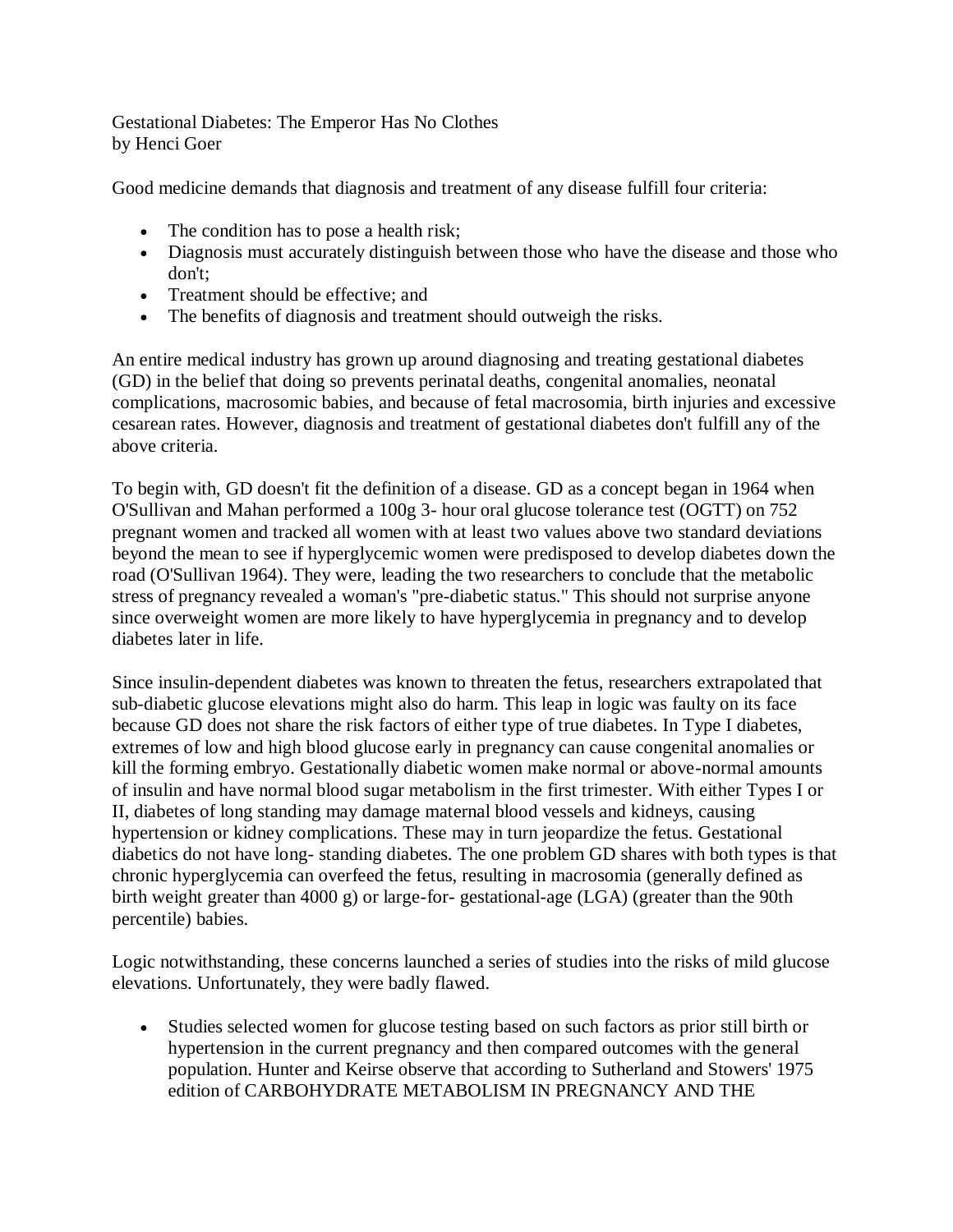NEWBORN, the rate of fetal loss increases eightfold as the number of indications for glucose tolerance testing increasing from one to four. Glucose intolerance does not add to this risk (Hunter and Keirse 1989).

- Studies included women who were known diabetics prior to pregnancy.
- Studies failed to account for confounding factors such as that glucose intolerance associates with increasing maternal weight and age, which themselves are strong independent predictors of macrosomia and maternal hypertension.
- Studies used management protocols that increased risks such as starvation diets, early elective induction, and withholding nourishment from the newborn.

In addition, glucose level turned out to be a poor predictor of macrosomia. Other factors such as race, age, parity, sex, and especially maternal weight, far outweighed glucose intolerance in determining birth weight. Hunter and Keirse observed that GD mothers had a 3-fold risk of giving birth to a baby weighing over 4500 g compared with normoglycemic women. However, a woman weighing over 90 kg had a 26-fold risk of having a baby this heavy compared with normal weight women (Hunter and Keirse 1989). Oats and colleagues could not find a significant association between glucose levels and birth weight until birth weight exceeded the 90th percentile. Even then, 77 percent of women had normal glucose tolerance (Oats et al. 1980).

Nonetheless, researchers concluded that mildly deviant glucose values in pregnancy constituted a new form of diabetes that required diagnosis, surveillance, and treatment. Researchers have gone on adding rooms and stories to the GD edifice, never noticing that they have built a house on sand.

Secondly, the OGTT, the standard diagnostic test, has many problems. A diagnostic test should be reproducible, its thresholds should be values at which morbidity either first appears or incidence greatly increases, and normal ranges should apply to the population undergoing testing. The OGTT is none of the above.

Obstetricians adopted O'Sullivan and Mahan's curve as the normative curve for all pregnant women, but it is not representative. For one thing, O'Sullivan and Mahan tested women without regard to length of gestation, whereas today, women are typically tested at the beginning of the third trimester. Glucose values rise linearly throughout pregnancy, but no corrections have been made for this. For another thing, O'Sullivan and Mahan studied a population that was 60 percent white and 40 percent black. Hispanics, Native Americans, and Asian women average higher blood sugars than black or white women. Since diagnostic thresholds are set at two standard deviations beyond the mean, values for O'Sullivan and Mahan's population have arbitrarily been established as the norms for all women. This means that some women are being identified as diseased simply because of race.

Worse yet, studies show that when pregnant women undergo two OGTTs a week or so apart, test results disagree 22 percent to 24 percent of the time (Catalano et al. 1993) (Harlass et al. 1991). An individual's blood sugar values after ingesting glucose (or food) vary widely depending on many factors. For this reason, the OGTT has been abandoned as a diagnostic test for true diabetes in favor of excessive fasting glucose values, which show much greater consistency, or postprandial values of 200 mg.dl or more, which are rare. Moreover, pregnancy compounds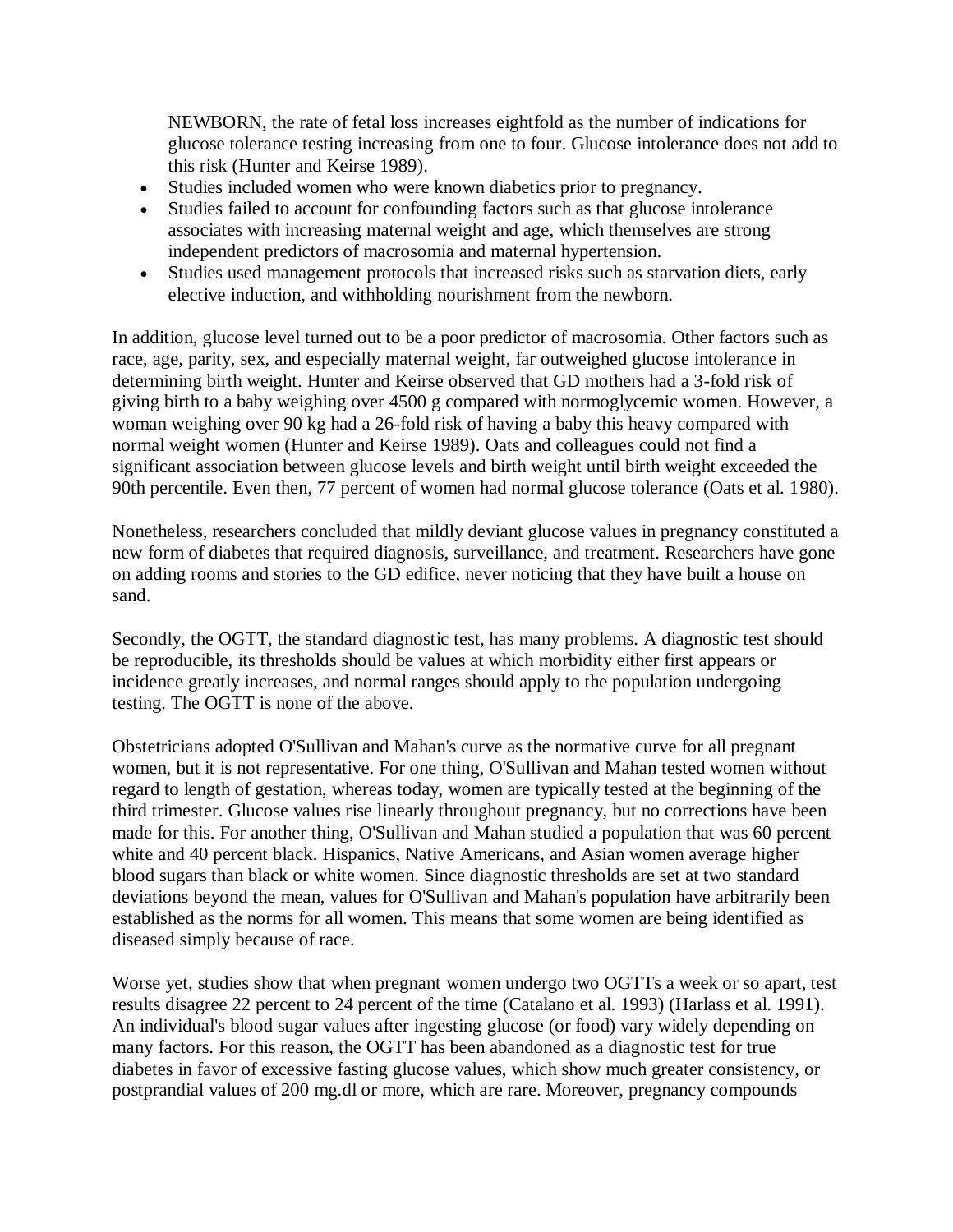problems with reproducibility. Because glucose levels rise linearly throughout pregnancy, a woman could "pass" a test in gestational week 24 and "fail" it in week 28. These same problems hold true for the glucose screening test that precedes the OGTT (Sacks et al. 1989) (Watson 1989).

More importantly, no threshold has ever been demonstrated for onset or marked increase in fetal complications below levels diagnostic of true diabetes. O'Sullivan and Mahan chose their cutoffs for convenience in follow-up, but all studies since then have used their criteria or some modification thereof as a threshold for pathology in the current pregnancy. Numerous studies since have documented that birth weights and other outcomes fail to correlate with O'Sullivan's or anybody else's thresholds.

A test with arbitrary diagnostic thresholds is akin to claiming that all people over six feet tall have a growth abnormality or all people with a cough and a fever have pneumonia. The authors of A GUIDE TO EFFECTIVE CARE IN PREGNANCY AND CHILDBIRTH relegate "screening for gestational diabetes" to "Forms of Care Unlikely to be Beneficial" (Enkin 1995).

The original intent of treating GD was preventing excess perinatal mortality and congenital anomalies. Whatever the cause of increased deaths, it wasn't hyperglycemia. O'Sullivan and colleagues randomly assigned gestational diabetics to treatment with diet and insulin and compared outcomes among treated diabetics, untreated diabetics, and a normoglycemic control population. They found more perinatal deaths in the GD population, treated or not (O'Sullivan et al. 1966). Perinatal mortality statistics among non-insulin dependent diabetics remained unchanged between 1946 and 1972 in a Copenhagen study despite aggressive treatment throughout the timespan (Pedersen, JL et al. 1974) (Pedersen J 1977). Conversely, a Swedish study showed a marked reduction in perinatal mortality rates between 1961 and 1971, also while treating vigorously (Karlsson et al. 1972).

As for congenital anomalies, GD cannot cause congenital anomalies because glucose metabolism is normal in the first trimester. Even if it did, testing isn't done until the third trimester.

The main rationale for current GD management is to reduce the incidence of birth injuries and cesarean section by reducing the incidence of macrosomia. The goal of reducing birth weight raises philosophical problems. As with glucose values, doctors are defining deviation beyond an arbitrary point as inherently pathological. Moreover, can we justify manipulating the growth mechanism of a group of babies roughly 75 percent to 80 percent of whom will fall below the 90th percentile for weight if left alone?

Philosophical considerations aside, we have little evidence that GD management succeeds. As mentioned above, macrosomia associates with maternal weight, age, race, parity, and male fetus. Maternal overweight cannot be rectified during pregnancy; the rest cannot be altered at all. According to M.J. Stephenson, there have been only four randomized trials of diet or diet and insulin. All were flawed and taken together achieved a reduction in birth weight of 87 g, a benefit "of questionable clinical significance" (Stephenson 1993). A GUIDE TO EFFECTIVE CARE IN PREGNANCY AND CHILDBIRTH also lists insulin and diet therapy for GD under "Forms of Care Unlikely to be Beneficial."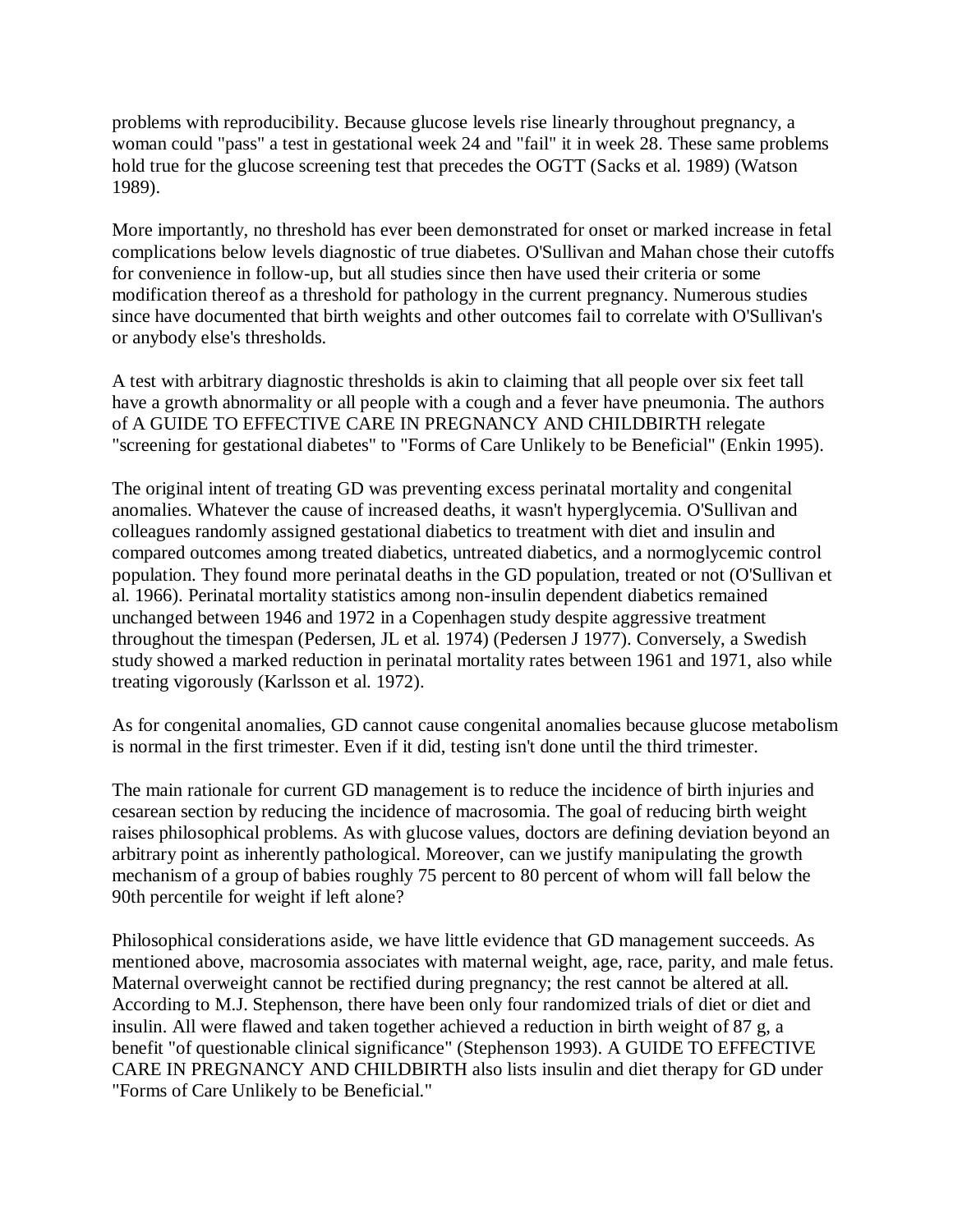Santini and Ales report results from a national trial that occurred in the early 1980's when some doctors at Cornell University Medical Center screened women for GD routinely and others did not. No differences in perinatal mortality, morbidity, LGA or macrosomia rates were found between screened and unscreened populations, but women in the screened population were more likely to have primary cesarean sections (19 percent versus 12 percent), more clinic visits, more fetal surveillance tests, and more prenatal hospitalization (Santini et al. 1990).

Non-randomized trials show that diet modification rarely works without severely limiting calories or the liberal or universal use of insulin. Even where it does work, only two studies of GD management reduced operative delivery or cesarean rates to reasonable levels, the main point of preventing macrosomia (Langer et al. 1994) (Coustan et al. 1984). In both studies, doctors knew which women were treated and which were controls. If they believed their therapy prevented macrosomia, which other work shows they did, this belief could well have influenced management decisions. A third study also reported similar cesarean rates in GD women and the total hospital population, but these were 27 percent and 25 percent respectively (Thompson et al. 1994).

As Santini and Ales' study suggests, not only does GD management offer little benefit, it confers risks, the gravest being a marked increase in cesarean section. The cesarean rate in a population of gestational diabetics cared for by midwives was 9 percent to 11 percent including women transferred to obstetric management, or about half the primary cesarean rate reported in populations managed by obstetricians in the same or an earlier time period (O'Brien et al. 1987). Goldman and colleagues reported that gestational diabetics had one-third more cesareans compared with a matched population with normal glucose tolerance, although birth weights were similar (Goldman et al. 1991). In another study, gestational diabetics were randomly assigned to insulin or standard treatment in the third trimester in an effort to minimize macrosomia. Insulin reduced LGA rates to 13 percent compared with LGA rates of 45 percent in the diet group and 38 percent in the group that refused randomization. Despite this, cesarean rates were 14 percent and 21 percent in the diet-treated groups versus 43 percent in the insulin-treated group, a difference attributed to transferring women on insulin to the high-risk service (Buchanan 1994).

Many doctors view high cesarean rates as a reasonable trade-off for preventing shoulder dystocia. This ignores that many shoulder dystocias occur in non-macrosomic infants (Keller 1991) and that the increase in cesarean rate for infants weighing over 4000 g has not improved outcomes (Boyd et al. 1983); not to mention the role typical obstetric management plays in causing shoulder dystocia.

Increased likelihood of cesarean is not the only risk of GD management. Insulin increases the risk of small-for-gestational-age babies and causes symptomatic hypoglycemic episodes (Langer et al. 1994) (Buchanan et al. 1994). Reducing calories by more than one-third in overweight gestational diabetics causes ketosis (Knopp et al. 1991). Finally, the poor predictability of the fetal weight estimates and surveillance tests doctors feel obliged to order, even the belief that GD is a high-risk condition, undoubtedly lead to countless unnecessary inductions and operative deliveries.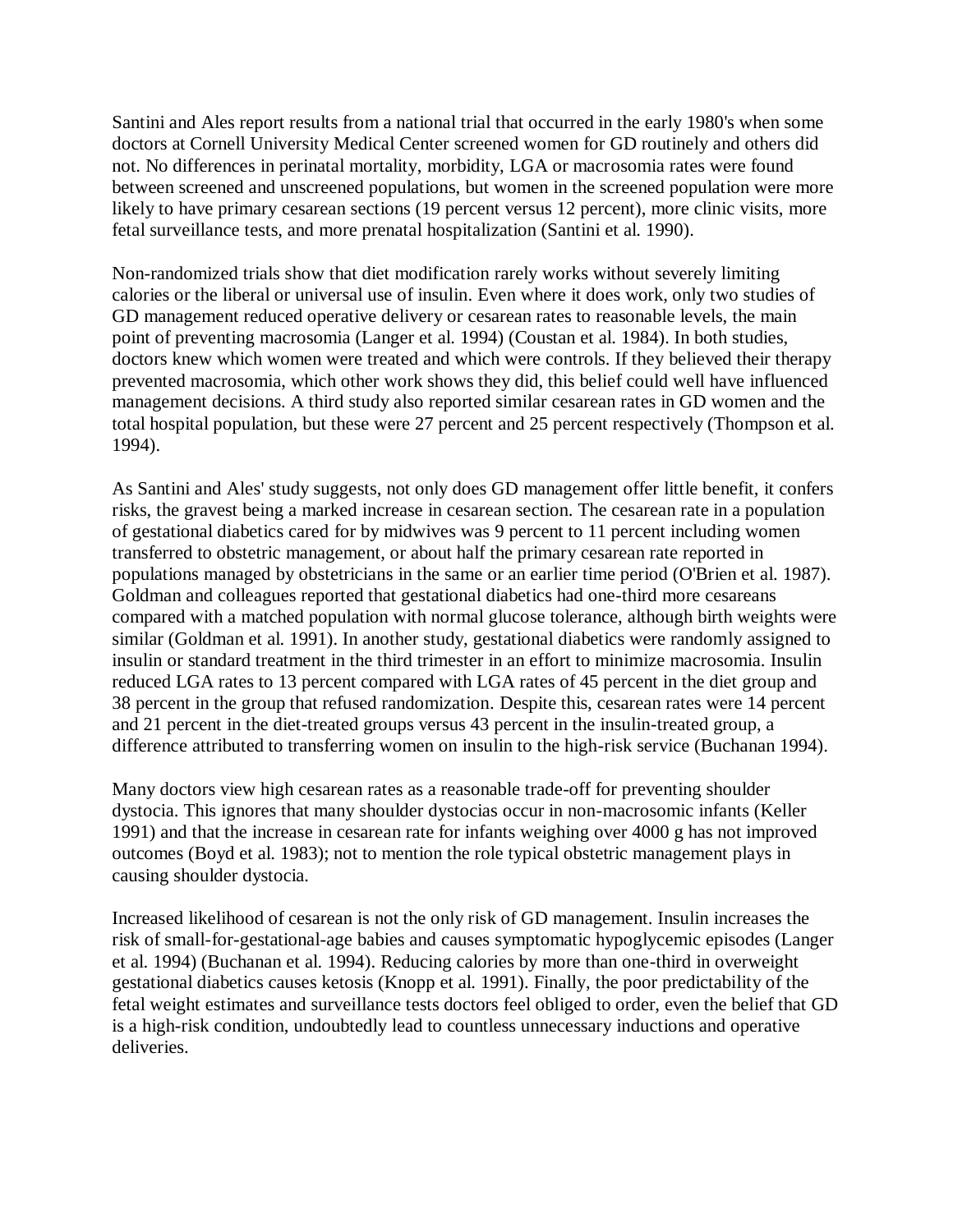Few have noticed that the diagnosis and treatment of GD is a spectacular failure. A review article analyzes the OGTT, finds it worthless, and recommends continuing to use it to diagnose GD (Nelson 1988). After showing that current cutoffs fail to discriminate a group of women at high risk for macrosomia, obstetricians conclude in defiance of logic that they should lower the values or that insulin should be given to more women or that cutoffs should be chosen by fiat (Sacks et al. 1995) (Neiger et al. 1991) (Weiner 1988) (Tallarigo et al. 1986). Researchers take note that sonography to estimate fetal weight did no better than a coin toss at predicting macrosomia and recommended it anyway (Combs et al. 1993). Doctors find that rigid glycemic control did not improve infant outcomes and assume that means they should try harder (Hod et al. 1980). Goldman and colleagues, with similar birth weights but one-third more cesareans in the GD group, congratulated themselves on the success of their management (Goldman et al. 1991). The gestational diabetes literature reads more like ALICE IN WONDERLAND than science.

Still, midwives can winnow some grain from the chaff. Maternal weight has the strongest correlation with macrosomia rate; it makes sense to advise heavily overweight women to lose weight before becoming pregnant. Pregnancy makes extra demands on insulin production; to minimize the pressure, pregnant women should eat a diet low in simple sugars, high in complex carbohydrates and fiber, and moderate in fat. Moderate, regular exercise also improves glucose tolerance. Within the GD population lurk a few women who were either undiagnosed pregestational diabetics or who were tipped into true diabetes by the metabolic stress of pregnancy; a fasting glucose to screen for them might be prudent. And, of course, midwives already use strategies that help women minimize the likelihood of operative delivery or birth injury. Finally, to reduce the chance of neonatal hypoglycemia, the baby should be put to breast soon after the birth, especially if the baby is big, small, or the labor has been difficult.

Henci [sic] Goer is an ASPO-educator and doula. Over the past ten years , she has written numerous pamphlets and articles for childbirth professionals and expectant couples. In 1993 she received the National Association of Childbearing Centers Media Award, and in 1995 ASPO/Lamaze presented her with its President's Award in recognition of her book, OBSTETRIC MYTHS VERSUS RESEARCH REALITIES: A GUIDE TO THE MEDICAL LITERATURE. She also serves on CHILDBIRTH INSTRUCTOR MAGAZINE's Advisory Board.

## **Bibliography**

- Goer, H. OBSTETRIC MYTHS VERSUS RESEARCH REALITIES: A GUIDE TO THE MEDICAL LITERATURE. Westport: Bergin and Garvey, 1995.
- "Gestational diabetes," INTERNATIONAL JOURNAL OF CHILDBIRTH EDUCATION. 1991;6(4):1991.
- "Gestational diabetes: It's Not What It Seems," CHILDBIRTH INSTRUCTOR. In press
- 1. O'Sullivan JB. and Mahan CM. Criteria for the oral glucose tolerance test in pregnancy. DIABETES 1964;13:278-285. [Ed. - No Abstract Available]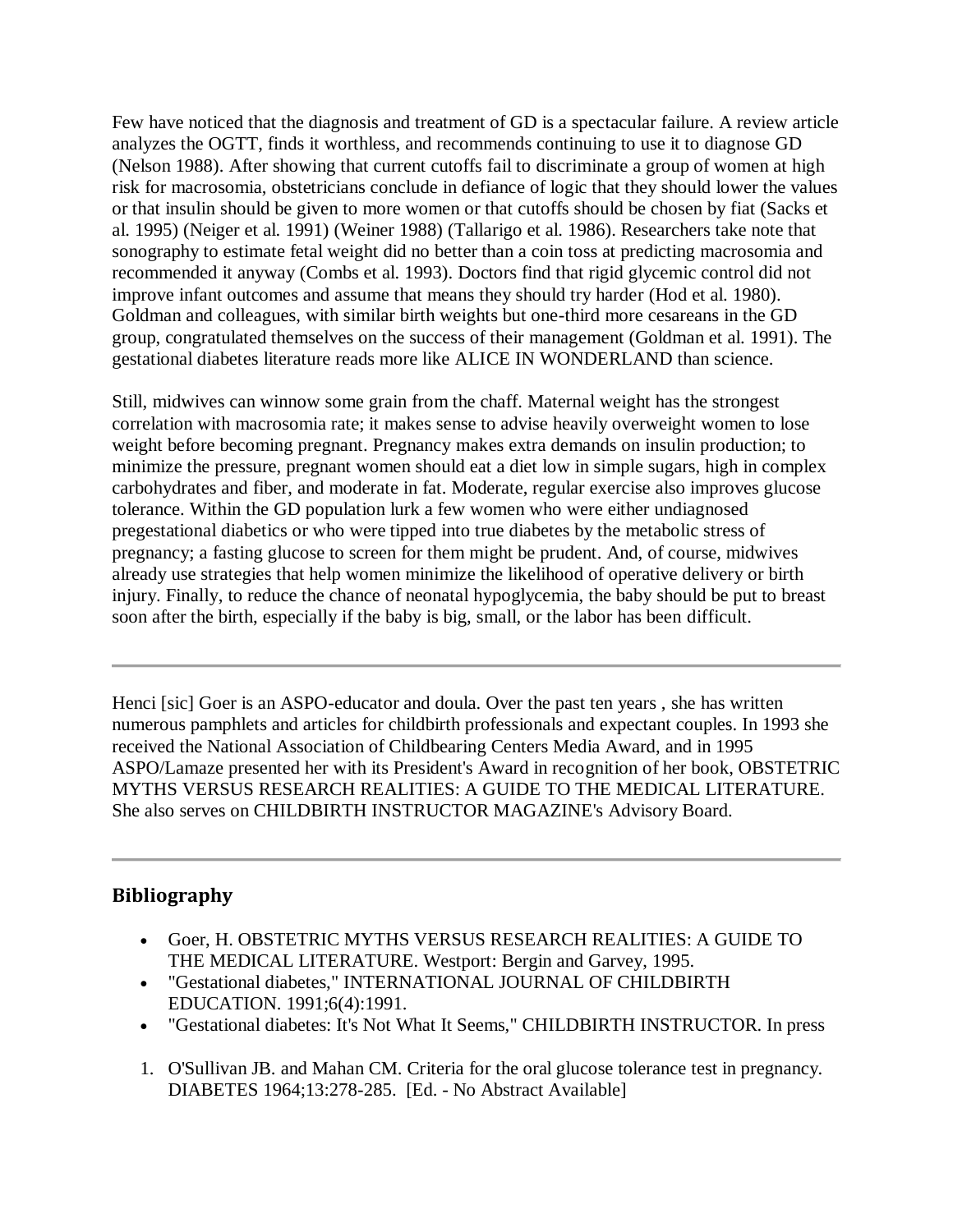- 2. Hunter JS. and Keirse MJNC. GESTATIONAL DIABETES. In EFFECTIVE CARE IN PREGNANCY AND CHILDBIRTH, Enkin M. Keirse MJNC, and Chalmers, eds. Oxford: Oxford University Press, 1989.
- 3. Oats JN. et al. [Maternal glucose tolerance during pregnancy with excessive size infants.](http://www.ncbi.nlm.nih.gov/entrez/query.fcgi?cmd=Retrieve&db=pubmed&dopt=Abstract&list_uids=7352078) OBSTET GYNECOL 1980;55:184-186.
- 4. Catalano PM, et al. [Reproducibility of the oral glucose tolerance test in pregnant women.](http://www.ncbi.nlm.nih.gov/entrez/query.fcgi?cmd=Retrieve&db=pubmed&dopt=Abstract&list_uids=8238142) AM J OBSTET GYNECOL 1993;169(4):874-881.
- 5. Harlass FE. Brady K. Read JA. Reproducibility of the oral glucose tolerance test in [pregnancy.](http://www.ncbi.nlm.nih.gov/entrez/query.fcgi?cmd=Retrieve&db=pubmed&dopt=Abstract&list_uids=1992702) AM J OBSTET GYNECOL 1991;164(2):564-568.
- 6. Sacks DA. et al. [How reliable is the fifty-gram, one-hour glucose screening test?](http://www.ncbi.nlm.nih.gov/entrez/query.fcgi?cmd=Retrieve&db=pubmed&dopt=Abstract&list_uids=2782346) AM J OBSTET GYNECOL 1989;161(3):642-645.
- 7. Watson WJ. [Serial changes in the 50-g oral glucose test in pregnancy: implications for](http://www.ncbi.nlm.nih.gov/entrez/query.fcgi?cmd=Retrieve&db=pubmed&dopt=Abstract&list_uids=2733939)  [screening.](http://www.ncbi.nlm.nih.gov/entrez/query.fcgi?cmd=Retrieve&db=pubmed&dopt=Abstract&list_uids=2733939) OBSTET GYNECOL 1989;74(1):40-43.
- 8. Enkin M. et al. A GUIDE TO EFFECTIVE CARE IN PREGNANCY AND CHILDBIRTH, 2nd ed. Oxford: Oxford University Press, 1995.
- 9. O'Sullivan et al. [The potential diabetic and her](http://www.ncbi.nlm.nih.gov/entrez/query.fcgi?cmd=Retrieve&db=pubmed&dopt=Abstract&list_uids=5936737) treatment in pregnancy. OBSTET GYNECOL 1966;27:683-689. [Ed. - No Abstract Available]
- 10. Pedersen JL. Molsted-Pedersen, and Andersen B. [Assessors of fetal perinatal mortality in](http://www.ncbi.nlm.nih.gov/entrez/query.fcgi?cmd=Retrieve&db=pubmed&dopt=Abstract&list_uids=4207365)  [diabetic pregnancy: analysis of 1,322 pregnancies in the Copenhagen series 1946-1972.](http://www.ncbi.nlm.nih.gov/entrez/query.fcgi?cmd=Retrieve&db=pubmed&dopt=Abstract&list_uids=4207365) DIABETES 1974;23:302-305. [Ed. - No Abstract Available]
- 11. Pedersen J. "White Class-A-mild diabetes in pregnancy" and "Management of diabetic pregnancy and the newborn infant," in THE PREGNANT DIABETIC AND HER NEWBORN, 2nd ed. Baltimore: the Williams and Wilkins Co., 1977.
- 12. Karlsson K. and Kjellmer I. [The outcome of diabetic pregnancies in relation to the](http://www.ncbi.nlm.nih.gov/entrez/query.fcgi?cmd=Retrieve&db=pubmed&dopt=Abstract&list_uids=5008447)  [mother's blood sugar level.](http://www.ncbi.nlm.nih.gov/entrez/query.fcgi?cmd=Retrieve&db=pubmed&dopt=Abstract&list_uids=5008447) AM J OBSTET GYNECOL 1972;112:213-220. [Ed. - No Abstract Available]
- 13. Stephenson MJ. [Screening for gestational diabetes mellitus: a critical review.](http://www.ncbi.nlm.nih.gov/entrez/query.fcgi?cmd=Retrieve&db=pubmed&dopt=Abstract&list_uids=8409879) J FAM PRACT 1993;37(3):27-283.
- 14. Santini DL. and Ales KL. [The impact of universal screening for gestational glucose](http://www.ncbi.nlm.nih.gov/entrez/query.fcgi?cmd=Retrieve&db=pubmed&dopt=Abstract&list_uids=2326724)  [intolerance on outcome of pregnancy.](http://www.ncbi.nlm.nih.gov/entrez/query.fcgi?cmd=Retrieve&db=pubmed&dopt=Abstract&list_uids=2326724) SURG GYNECOL OBSTET 1990;170(5):427- 436.
- 15. Langer O. et al. [Intensified versus conventional management of gestational diabetes.](http://www.ncbi.nlm.nih.gov/entrez/query.fcgi?cmd=Retrieve&db=pubmed&dopt=Abstract&list_uids=8166187) AM J OBSTET GYNECOL 1994;170(4):1036-1047.
- 16. Coustan DR. and Imarah J. [Prophylactic insulin treatment of gestational diabetes reduces](http://www.ncbi.nlm.nih.gov/entrez/query.fcgi?cmd=Retrieve&db=pubmed&dopt=Abstract&list_uids=6391174)  [the incidence of macrosomia, operative delivery, and birth trauma.](http://www.ncbi.nlm.nih.gov/entrez/query.fcgi?cmd=Retrieve&db=pubmed&dopt=Abstract&list_uids=6391174) AM J OBSTET GYNECOL 1984;150(7):836-842.
- 17. Thompson DM. et al. [Tight glucose control results in normal perinatal outcome in 150](http://www.ncbi.nlm.nih.gov/entrez/query.fcgi?cmd=Retrieve&db=pubmed&dopt=Abstract&list_uids=8127526)  [patients with gestational diabetes.](http://www.ncbi.nlm.nih.gov/entrez/query.fcgi?cmd=Retrieve&db=pubmed&dopt=Abstract&list_uids=8127526) OBSTET GYNECOL 1994;83(3):362-365.
- 18. O'Brien ME. and Gilson G. [Detection and management of gestational diabetes in an out](http://www.ncbi.nlm.nih.gov/entrez/query.fcgi?cmd=Retrieve&db=pubmed&dopt=Abstract&list_uids=3646319)[of-hospital birth center.](http://www.ncbi.nlm.nih.gov/entrez/query.fcgi?cmd=Retrieve&db=pubmed&dopt=Abstract&list_uids=3646319) J NURSE-MIDWIFERY 1987 Mar/Apr;32(2):79-84. [Ed. - No Abstract Available]
- 19. Goldman M. et al. [Obstetric complications with GDM. Effects of maternal weight.](http://www.ncbi.nlm.nih.gov/entrez/query.fcgi?cmd=Retrieve&db=pubmed&dopt=Abstract&list_uids=1748271) DIABETES 1991;40(Suppl 2):79-82.
- 20. Buchanan TA. et al. [Use of fetal ultrasound to select metabolic therapy for pregnancies](http://www.ncbi.nlm.nih.gov/entrez/query.fcgi?cmd=Retrieve&db=pubmed&dopt=Abstract&list_uids=8026282)  [complicated by mild gestational diabetes.](http://www.ncbi.nlm.nih.gov/entrez/query.fcgi?cmd=Retrieve&db=pubmed&dopt=Abstract&list_uids=8026282) DIABETES CARE 1994;17(4):275-283.